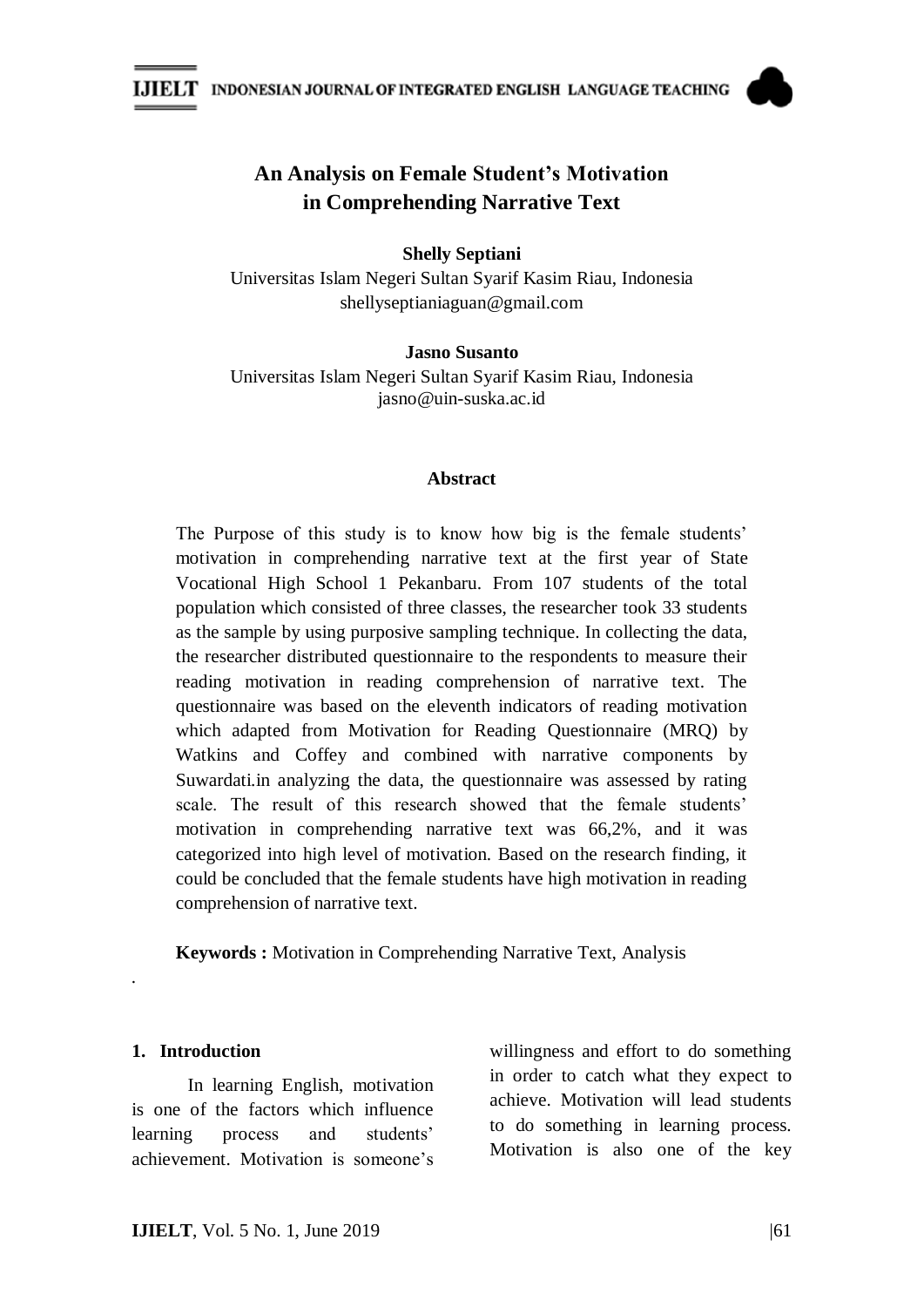requirements in reaching a good achievement, because motivation will support students' pretension, and it is an important contribution factor in language learning. It is because in learning process, students will learn efficiently and effectively when they have motivation for learning.

Motivation influences all aspects in language learning. One of the aspects is reading. Reading is important. Reading requires understanding and comprehending the means of written words. In other words, reading will require students to interpret, understand, and comprehend the text. Success and failure in reading comprehension activity seems largely depends on students' motivation. Motivation influences students to read and comprehend the text. In particular, students' motivation is important in the development of students' comprehension in reading subject. Motivation will make the students be aware about the importance of reading comprehension.

This research was conducted at the tenth grade female students in Office Management Major of State Vocational High School (SMKN) 1 Pekanbaru. This school uses School Based Curriculum of 2013 (K-13) as a guidance in teaching and learning process. English subject is taught twice a week with the time allocation 2 x 45 minutes per meeting. The basic competence that should be achieved in Reading comprehension skill for the tenth grade students is: "Students should be able to comprehend Narrative text in the form of legend short story"

(Kementrian Pendidikan dan Kebudayaan, 2013, p. 68). Based on the basic competence above, it clearly shows that students should e able to read and comprehend Narrative text and they should have motivation in reading in order to make them can get a good comprehension of what they read.

Based on the preliminary research and interview by the researcher to the English teachers at State Vocational High School 1 Pekanbaru about students motivation in reading comprehension that the researcher did on February  $2<sup>th</sup>$  2017, she found that from 107 female students at the tenth grade in Office Management Major, about 25% female students are categorized into high motivation, 55% female students are categorized into low motivation, and 20% female students are categorized into very low motivation. The students could not reach the standard criteria of minimum achievement (CMA) for the basic competence in reading comprehension of narrative text. The result of the preliminary research and interview was there are some problems have found, such as some of the female students were not able to comprehend the narrative text; some of the female students have lack of motivation in reading comprehension of narrative text because they thought that comprehension is a terrible process for them; some of the female students knew they have lack of motivation in reading comprehension, but they did not try to find the best way to increase their motivation; some of the female students were often come late in English class;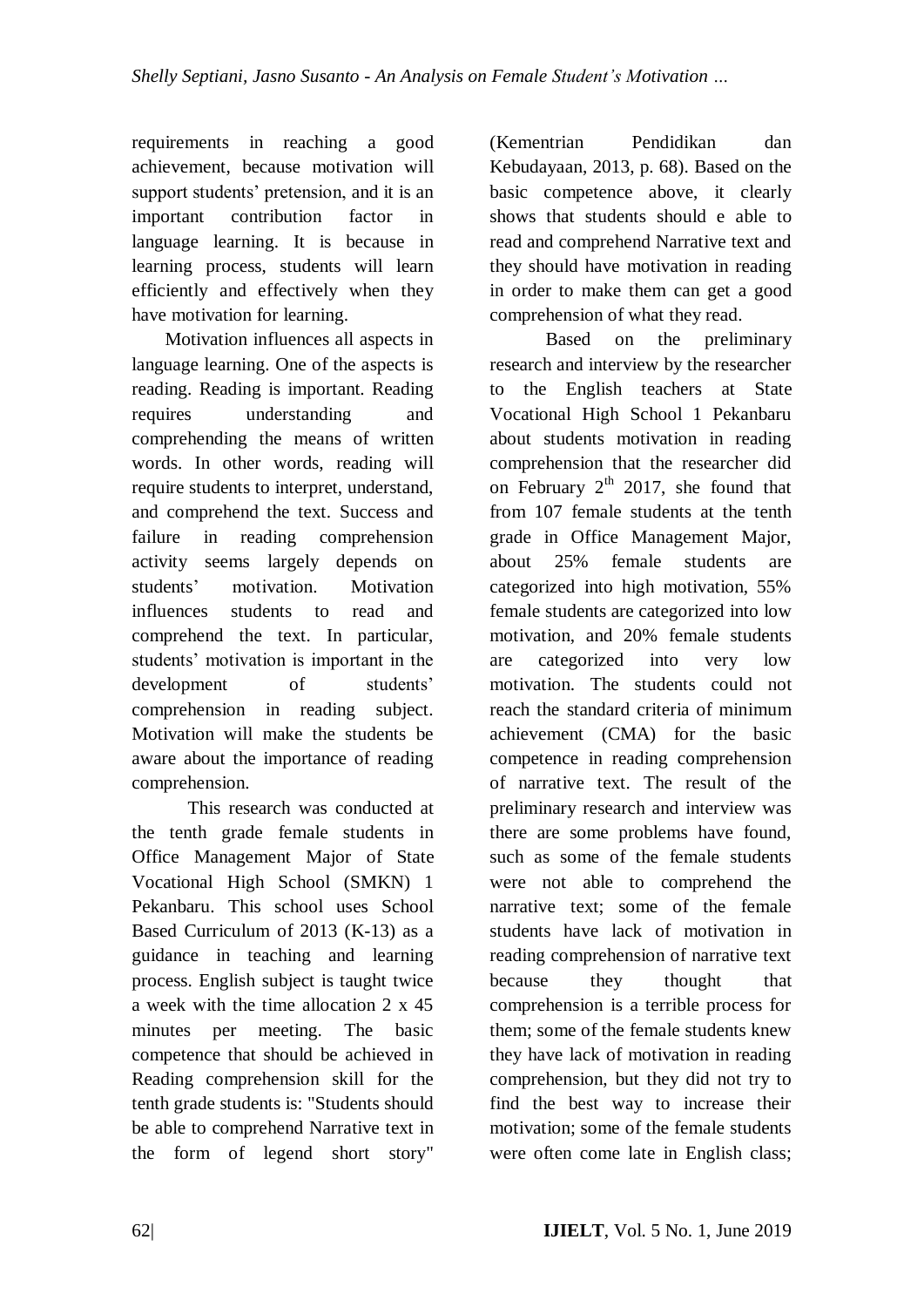some of the female students feel bored and lazy in reading activity; some of the female students were seldom in giving responses in learning process; and some of the female students assumed that English subject is only for pass the exam and they did not think English is useful for their future. Based on School Based Curriculum 2013 (2013, p. 68), the criteria of students' reading comprehension skill to achieve the passed-score standard are: the ability of the students to read and comprehend Narrative text in the form of legend short story. It means that students should be able to get the idea of what they read related to the Narrative text.

Most of the students could not reach the standard criteria of minimum achievement and their motivation in reading comprehension was far from the expectation of the curriculum. One of the factors is students' motivation in learning English. Students' motivation in Reading comprehension plays an important role for students' Reading comprehension skill. In other words, it can be said that success and failure in language learning especially in Reading seems highly depends on students' motivation in reading. Regarding with the above idea, Gadner and Lambert (2003 cited in Amelia, 2016, p. 155) stated that motivation is a consistently strong predictor of successful language learning, and it plays important role in language learning.

In language learning, female students have high motivation in reading because they are more oriented to mastery goals and have high intrinsic motivation in learning a language. It was proved by Lau's research, his research finding showed that female students are more oriented to mastery goals and have higher intrinsic motivation in learning. Moreover, Scholes (2010 cited in Mead, 2012, p. 11) stated that female students are more motivated in reading than male students.

Erman (2013, p. 9) also considers that motivation in reading defines as factors that lead and drive students' behavior or desire to read. It means that motivation will make the students have a desire to read. Motivation is a process not a product. It is because motivation will drive someone to do something. In reading comprehension activity, the aim is to comprehend what the students read. According to Sardiman (2007, p. 43) stated that comprehension cannot be separated from one of the psychology elements, that is motivation. Motivation in reading comprehension is a crucial thing for the students, because it makes students comprehend the text. It is also a forcing cause of many activities in reading comprehension activity. It is because motivation will force them to comprehend what they read in reading comprehension activity. Motivation will also make students enjoy in their reading comprehension activity. Students who enjoy reading and devote time for reading every day, they will do more effort to understand. Students who have motivation will try to focus and enjoy in comprehending a text.

Besides, Motivation gives main contribution in determining students' success. Brown (2000, p. 160) stated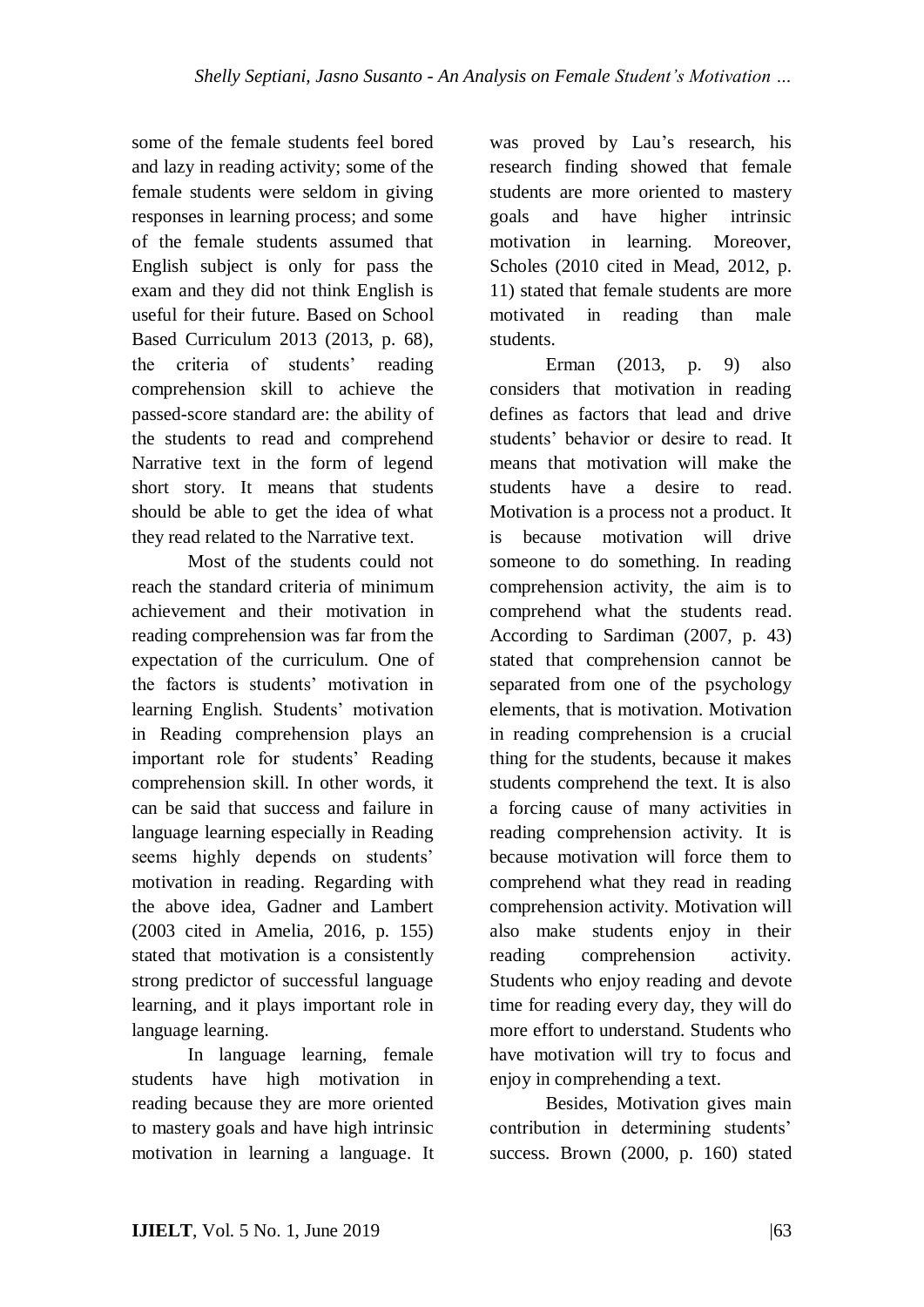that success in task is due simply to the fact that someone is motivated. Besides, Brown (2000, p. 160) also stated that a student will be successful with the proper motivation. It explains clearly that motivation is very crucial in learning process, especially in reading comprehension activity. In addition, Rahim (2007, p. 1) stated that children who doesn't understand about the important of reading comprehension will never be motivated to learn something. It means that before reading something, we will be motivated in reading if we know and realize that reading is important. Besides, Iskandarwassid et al. (2008, cited in Kaharu, p. 2) stated that reading comprehension would be more effectively if it is being supported by motivation. In this case, from these views, it can be concluded reading comprehension will be supported by motivation

Based on the explanation above, the objective of the research was to find out how big is the female students' motivation in comprehending narrative text at the first year of State Vocational High School 1 Pekanbaru.

# **2. Reseach Method**

The design of this research is descriptive quantitative research. Descriptive research is also called as survey research that collected numerical data to answer question about the correct status of the subject of the study. According to Gay (2012, p. 183) stated that descriptive research is a survey research. This research are involves collecting data in order to test hypotheses or to answer questions about the opinions of people about some topic or issue. Besides, Creswell (2012, p. 376) stated that survey research designs are procedures in quantitative research in which investigators administer a survey to a sample or to the entire population of people to describe the attitudes, opinions, behaviors, or characteristics of the population. And descriptive research is concerned with how *what is* or *what exists* is related to some preceding event that has influenced or affected a present condition or event (Best, 1970 cited in Cohen, 2000, p. 169).

This research was conducted at State Vocational High School Pekanbaru on April – May 2018. The population of this research is the female students in Office Management Major at the tenth grade of State Senior High School 1 Pekanbaru. The total of the population is 107 students which are divided into three classes. Then, the sample of this research was 33 students. Creswell (2012, p. 142) stated that sample is a subgroup of the target population that the researcher plans to study for generalizing about the target population. In an ideal situation, we can select a sample of individuals who are representative of the entire population.

This research used Purposive sampling as the technique to choose the sample of population. Sugiyono (2014, p. 122) stated that purposive sampling is a sampling technique where the researcher take into a certain consideration in deciding the sample.

The desired sample in this research is 33 students. The researcher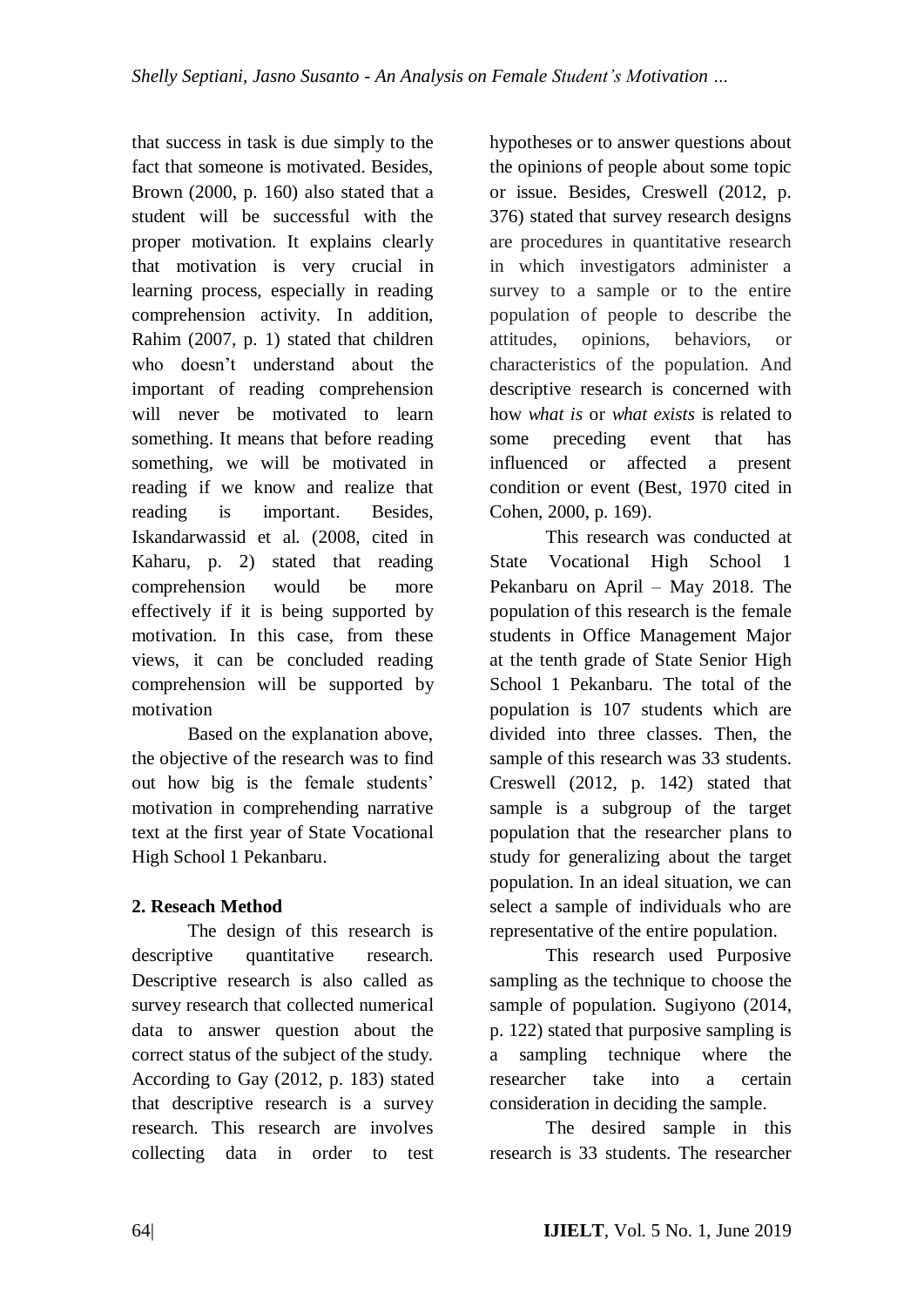took 33 students as the sample because the total population of this research was more than 100 students. Arikunto (2006, p. 112) stated that if the population is more than 100, the researcher should take the sample in the range of 10-15%, 20-25%, or more. That is why the researcher took 30% students (33 students) as the sample of the total population (107 students).

The subject in the research is female students in Office Management major the tenth grade students of State Vocational High School 1 Pekanbaru. Furthermore, the object of the research is the female students' motivation in comprehending Narrative text.

The indicators of students' motivation in Reading comprehension of Narrative text are developed based on Watkins and Coffey, 2004; Suwardati, 2006:

- 1) Grade-compliance refers to the students have feeling that they have to do their reading work and they need to increase their level in reading.
- 2) Involvement refers to the students have feeling engagement between the readers and their reading text.
- 3) Social refers to the students have social reason for reading.
- 4) Competition refers to the students push themselves to be a better reader than other readers.
- 5) Reading work avoidance refers to the students think and identify why sometimes they avoid reading.
- 6) Curiosity refers to the students have curiosity or to be curious for what they read.
- 7) Recognition refers to the students have feeling they need recognition or to be recognized as a good reader or not.
- 8) Efficacy refers to the students knew their reading ability and they believe that they have better ability in reading than any other materials.
- 9) Orientation refers to the students can identify the orientation part of Narrative text.
- 10) Complication refers to the students can identify the complication part of Narrative text.
- 11) Resolution refers to the students can identify the resolution part of Narrative text.

## **3. Technique of Collecting Data**

In this research, the researcher used a set of questionnaire to collect the data of students' motivation in reading comprehension of Narrative text. There were twenty two items of questionnaire which were developed based on eleven indicators of motivation reading comprehension of Narrative text by Watkins and Coffey (2004) and Suwardati (2006); grade-compliance, involvement, social, competition, reading work avoidance, curiosity, recognition, efficacy, orientation, complication, and resolution. Questionnaire is one of the types of self-report instruments, it consists of a number of questions should be answered by respondent about their actions and beliefs (Schunk, 2008, p 21). The questionnaire deal with respondent's opinions in responding to following options based on the rating scale. Schunck et al., (2008, p. 19)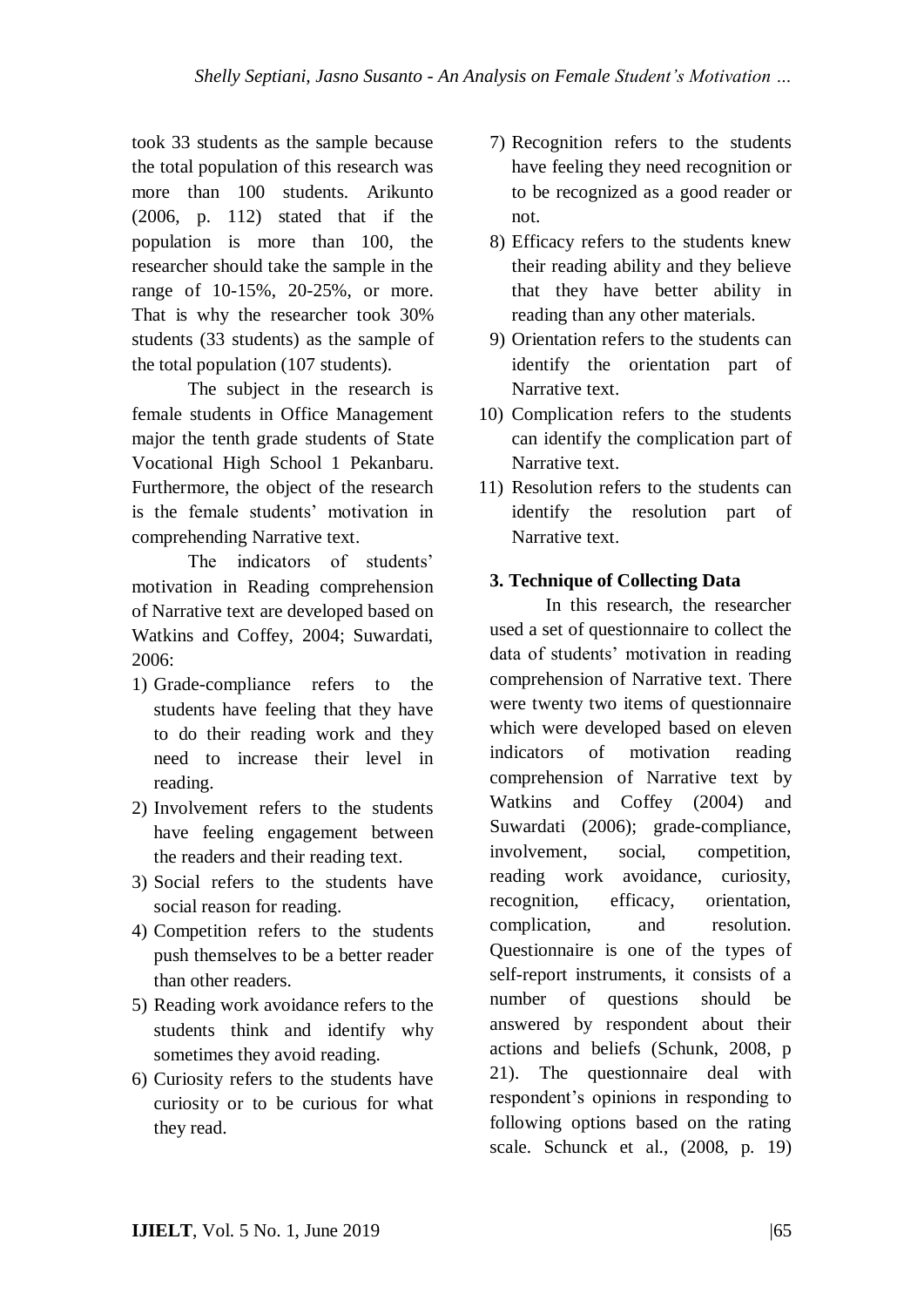stated that motivation can be measured by using questionnaire.

In a rating scale, the individual is asked to rate performance or preference using a numerical scale similar by Watkins and Coffey (2004); a lot like me, a little like me, a little different from me, very different from me. For positive statements, the answer "a lot like me" the score was 4, answer "a little like me" the score was 3, answer "a little different from me" the score was 2, and answer "very different from me" the score was 1. For negative statements, the answer "a lot like me" the score was 1, answer "a little like me" the score was 2, answer "a little different from me" the score was 3, and answer "very different from me" the score was 4.

Before distributing the questionnaire, the researcher firstly measured the validity and reliability of the questionnaire by trying out once. The writer used construct validity and the data obtained was calculated by SPSS 21.0 Windows program. Siregar (2013) stated that the item of questionnaire is valid if the value of r observed is higher than r table at significance level of 5 %. Moreover, to see the reliability of the questionnaire, the writer used internal consistency in which the writer tried out the questionnaire once and analysed each item by using cronbach's alpha technique. Jogiyanto (2008, p. 143) *Cronbach' alpha* was used to measure the reliability if the survey questionnaire tool.

### **4. Technique of Analyzing Data**

The technique of analyzing data in this research was Percentage Formula by Sudijono (2004, p. 43). The technique was used because the researcher wanted to know the average of the percentage of female students' motivation in reading comprehension of Narrative text.

### **4. Research Findings**

The result of students' motivation in learning English can be seen in the following table:

|                         | <b>Score</b>            |                 |                 |                  |
|-------------------------|-------------------------|-----------------|-----------------|------------------|
| N <sub>0</sub>          | $\overline{\mathbf{4}}$ | 3               | $\overline{2}$  | $\mathbf{1}$     |
| $\mathbf{1}$            | 5                       | 19              | 9               | $\boldsymbol{0}$ |
| $\overline{2}$          | $\overline{7}$          | $\overline{12}$ | $\overline{13}$ | $\overline{1}$   |
| $\overline{\mathbf{3}}$ | $\overline{4}$          | 14              | 13              | $\overline{2}$   |
| $\overline{\mathbf{4}}$ | $\overline{4}$          | $\overline{12}$ | 14              | $\frac{1}{3}$    |
| $\overline{\mathbf{5}}$ | 5                       | $\overline{16}$ | $\overline{10}$ | $\overline{2}$   |
| $\overline{\mathbf{6}}$ | $\frac{5}{5}$           | $\overline{12}$ | $\overline{15}$ | $\overline{1}$   |
| 7                       |                         | $\overline{10}$ | 16              | $\overline{2}$   |
| 8                       | $\overline{3}$          | 13              | $\overline{10}$ | $\overline{7}$   |
| 9                       | $\frac{2}{8}$           | 16              | $\overline{15}$ | $\overline{0}$   |
| $\overline{10}$         |                         | $\overline{8}$  | $\overline{13}$ | $\overline{4}$   |
| $\overline{11}$         | 5                       | $\overline{21}$ | $\overline{6}$  | $\overline{1}$   |
| 12                      | $\overline{5}$          | 15              | $\overline{13}$ | $\overline{0}$   |
| $\overline{13}$         | $\overline{3}$          | $\overline{16}$ | 13              | $\overline{1}$   |
| $\overline{14}$         | 9                       | $\frac{14}{1}$  | $1\overline{0}$ | $\overline{0}$   |
| $\overline{15}$         | $\overline{11}$         | $\overline{9}$  | $\overline{9}$  | $\overline{4}$   |
| 16                      | $\overline{11}$         | $\overline{10}$ | 5               | $\overline{7}$   |
| 17                      | $\overline{5}$          | $\overline{7}$  | $\overline{12}$ | $\overline{9}$   |
| 18                      | $\frac{5}{4}$           | $\overline{7}$  | $\overline{13}$ | 8                |
| 19                      |                         | $\overline{8}$  | $\overline{14}$ | $\overline{7}$   |
| 20                      | $\overline{3}$          | 9               | $\overline{14}$ | $\overline{7}$   |
| 21                      | $\overline{2}$          | $\overline{9}$  | $\overline{13}$ | $\overline{9}$   |
| 22                      | $\overline{4}$          | $\overline{8}$  | $\overline{12}$ | $\overline{9}$   |
| Ttl                     | 115                     | 265             | 262             | 84               |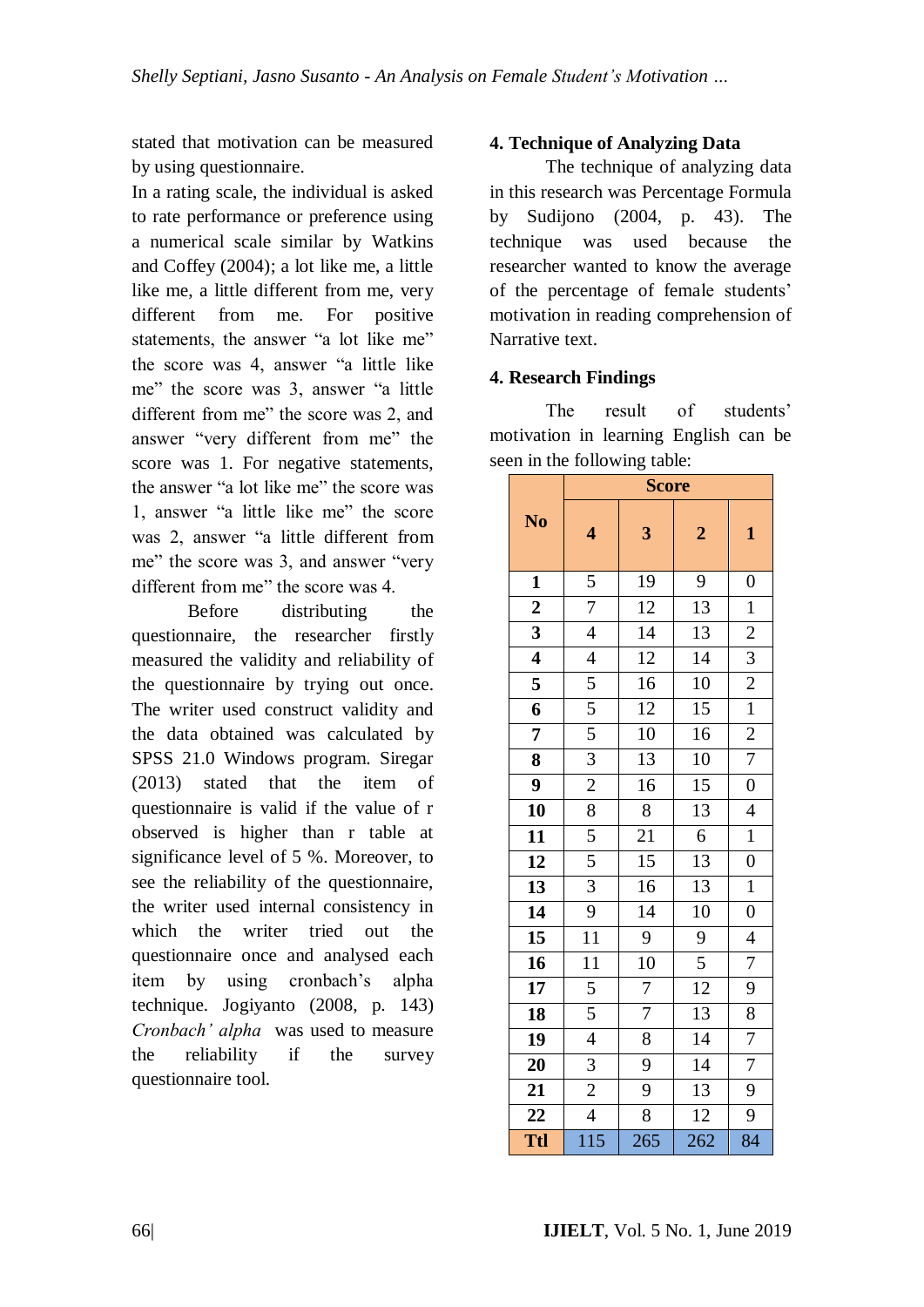From that table, it can be seen that from twenty two questionnaires of students' motivation in reading comprehension of Narrative text which have been answered by thirty three students, the total frequency of a lot like me was 115, a little like me was 265, a little different from me was 262, and very different from me was 84.

In order to get the average of the percentage of female students' reading motivation, the researcher summed the total score of each alternative. Sugiyono (2012, p. 137) stated that obtained total frequency from each score was multiplied by standard-score from each alternative.

The result acquired can be seen as follows:

1. For Positive Statement:

Total frequency of a lot like me:

 $104 \times 4 = 416$ Total frequency of a little like me:

244 x 3 = 732

Total frequency of a little different from me:

239 x 2 = 478

Total frequency of very different from me:

73  $x$  1 = 73+ 1699

2. For Negative Statement:

Total frequency of a lot like me:

11  $x$  4 = 44

Total frequency of a little like me:

23 x 3 =  $69$ 

Total frequency of a little different from me:

21 x 2 = 42 Total frequency of very different from me:

11 x 1 = 
$$
\frac{11}{166}
$$

The ideal score of the whole items should be  $4 \times 22 \times 33 = 2904$  (if all respondents answer always for each item of questionnaire). However, the total score acquired was  $1699 + 166 =$ 1865. Based on the data, the percentage of the research can be analysed as follows:

$$
P = \frac{F}{N} \times 100\%
$$
  
 
$$
P = \frac{1865}{2904} \times 100\%
$$
  
 
$$
P = 64.2\%
$$

The percentage of students' motivation in learning English was 64.2 %. Riduwan (2011, p. 23) stated that the percentage of questionnaire in the range of 61 % - 80 % is categorized into high level. It could be concluded that female students' motivation in reading comprehension of Narrative text at the first year of State Vocational High School 1 Pekanbaru was high because the percentage obtained was 64.2 %.

#### **6. Conclusion and Suggestion**

Based on the data presentation and data analysis which had been describes in previous chapter, it can be seen that the average score of female students' motivation in comprehending narrative text at the first year of State Vocational High School 1 Pekanbaru was 64.2% and categorized into high level.

Finally, from the explanation above it can be concluded that most of female students at the first year of State Vocational High School 1 Pekanbaru have high motivation in reading comprehension of narrative text.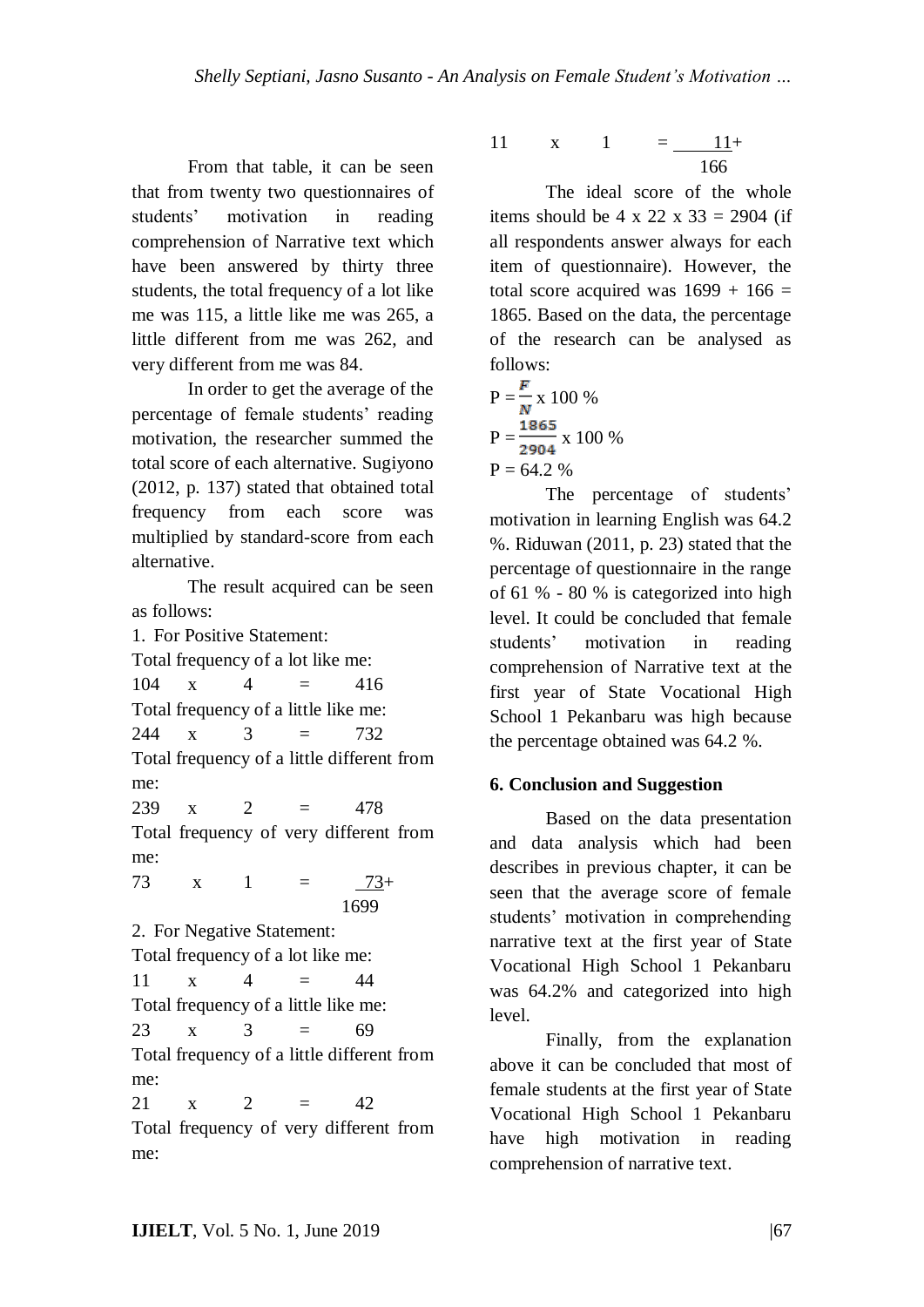Based on the research findings and conclusion, it is known that female students' motivation in reading comprehension of narrative text is high. Certainly, the researcher would like to give some suggestions:

The first suggestion is for the female students, they are expected to increase their reading motivation. All of the female students must be aware that English is very important especially for their carrier in the future. From the data presentation and data analysis, it could be seen that there were some of the female students who had average level of reading motivation. It means that if those female students increase their reading motivation, they will have higher motivation than they have yesterday, and they will get good comprehension in reading comprehension activity of narrative text.

The second is for English teachers as one of the main points in supporting students in increasing their motivation in reading comprehension. They have to concern more on how to motivate their students. They have to try to motivate their students by giving interesting situation in the classroom. They also should try to give some learning activities that can make students enjoy the learning process, such as by using some new interesting media or learning method which give students a chance to practice their reading comprehension skill actively. If the English teachers can build and increase their students' reading motivation and give a chance to the students to practice their reading

comprehension skill actively, the students will be motivated to read and get good comprehension in reading comprehension activity .

Finally, for the other researchers who want to conduct a similar research. this research can be used as a source of reference to support their researches..

## **6. References**

- Amelia, Rizki. (2016). *Second Language Acquisiton*. Pekanbaru: Cahaya Firdaus.
- Arikunto, S. (2006). *Prosedur Penelitian Suatu Pendekatan Praktik*. Jakarta: Rineka Cipta.
- Brown, H. Douglas. (2000). *Principles of Language Learning and Teaching* (Fourth Edition). New York: Pearson Education.
- Cohen, Louis., Lawrence Manion, and keith Morrison. (2000). *Research Method in Education (Fifth Edition)*. London: RoutledgeFalmer.
- Creswell, John. W. (2012). *Educational research: planning, conducting, and evaluating qualitative research: Fourth Edition.* New Jersey: Pearson Education.
- Erman, E. (2013). *The Correlation between Students' Reading Motivation and Students' Reading Comprehension*. 4, 9.
- Gay, L. R., Geoffrey E. Mills, and Peter Airisan. (2012). *Educational Research: Competencies for Analysis and Application*. New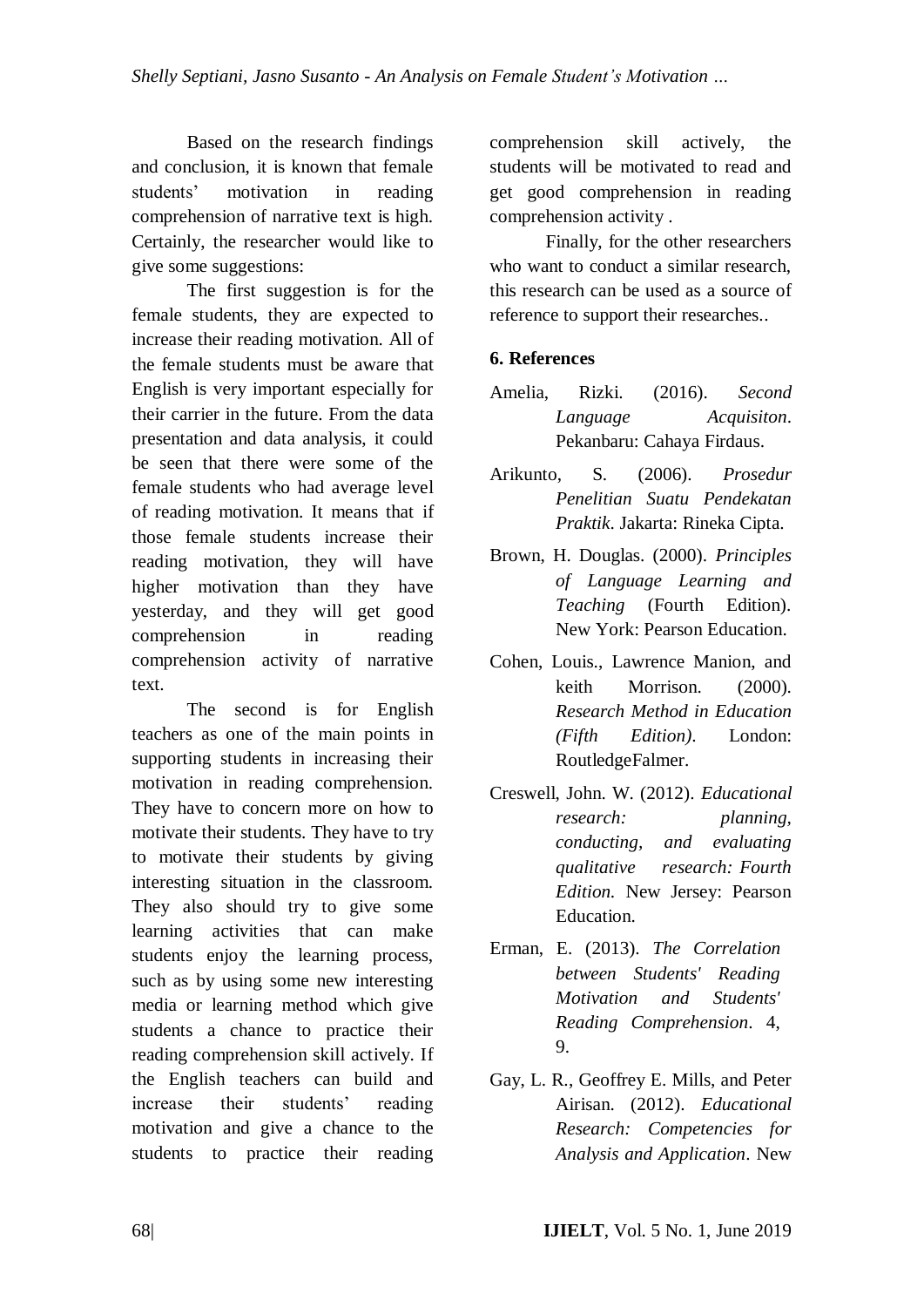Jersey: Pearson Education.

- Indrawati, Sri Ni Putu. (2014). *The Implementation of Intensive Reading to Improve Reading Comprehension of the Seventh Grade Students of SMPN 4 Denpasar in the Academic Year 2013/2014*. Bali: Universitas Mahasaraswati Denpasar.
- Jogiyanto. (2008). *Metodologi Penelitian*. Yogyakarta: Penerbit Andi.
- Kaharu, Dwi Oktavia Nur. (2012). *The Correlation between Students' Motivation and Reading Comprehension in Reading English Text*. Gorontalo: Universitas Negeri Gorontalo.
- Kementrian Pendidikan dan Kebudayaan. (2013). *Kompetensi Dasar: Sekolah Menengah Atas (SMA) / Madrasah Aliyah (MA)*. Jakarta: Badan Standar Nasional Pendidikan.
- Mead, Megan. (2012). Reading Motivation: The Different between Boys and Girls and their Reading Preference. New York: Fisher Digital Publications.
- Rahim, Farida. (2007). *Pengajaran Membaca di Sekolah Dasar.*  Jakarta: Bumi Aksara.
- Riduwan. (2014). *Metode dan Teknik Menyusun Tesis*. Bandung: Alfabeta.
- Sardiman, A, M. (2007). *Interaksi &*

*motivasi belajar mengajar*. Jakarta: Rajawali Pers.

- Siregar, Sofyan. (2014). *Statistik Parametrik untuk Penelitian Kuantitatif*. Jakarta: Bumi Aksara.
- Schunk, Dale H., Paul R. Pintrich, and Judith L. Meece. (2008). *Motivasi Dalam Pendidikan*. Jakarta: Indeks.
- Sudarwati, Th. M and Eudia Grace. (2006). *Look Ahead 1*. Jakarta: Erlangga.
- Sudijono, Anas. (2004). *Pengantar Statistik Pendidikan*. Jakarta: Raja Grafindo.
- Sugiyono. (2012). *Metode Penelitian Pendidikan*. Bandung: Alfabeta.
- Sugiyono. (2014). *Metode Penelitian Bisnis*. Bandung: Alfabeta.
- Watkins, Marley W. and Debra Young Coffey. (2004). Reading Motivation: Multidimesional and Indeterminate. *Journal of Educational Psychology*, Vol. 96, No.1, 110, 114-116. (Retrieved on January  $23<sup>th</sup>$ , 2018).